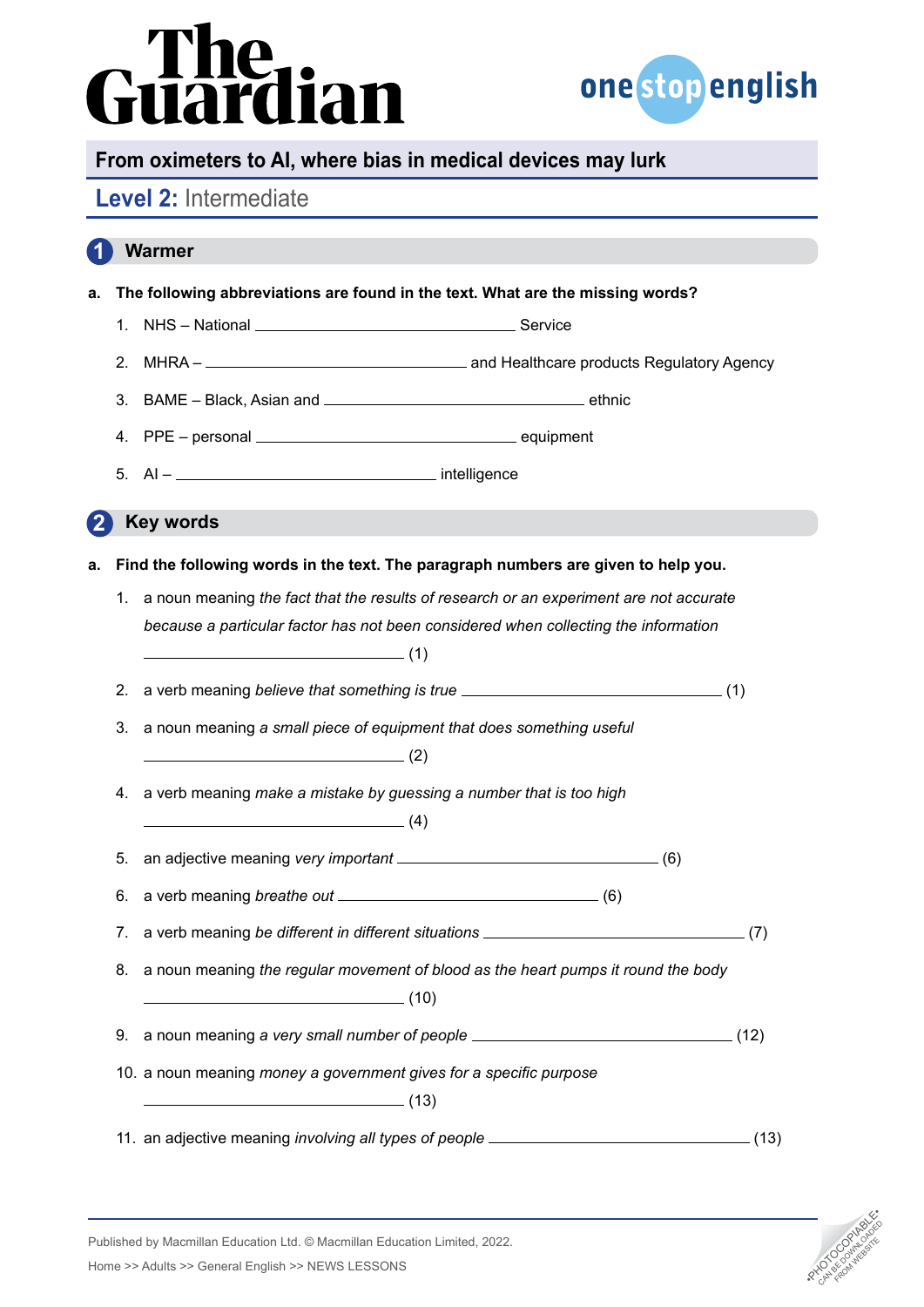# Guardian



# **From oximeters to AI, where bias in medical devices may lurk**

# **Level 2:** Intermediate

### **Nicola Davis**

### **21 November, 2021**

- 1 The UK Health Secretary, Sajid Javid, has announced a review into systemic racism and gender bias in medical devices. People are worried this could lead to poorer outcomes for women and people of colour. Javid said: "It is easy to look at a machine and assume that everyone's getting the same experience. But people create these technologies so bias can be an issue here too."
- These are some of the gadgets used in 2 healthcare where there are concerns over racial bias.

### **Oximeters**

- Oximeters estimate the amount of oxygen 3 in a person's blood and are used to decide which Covid patients may need hospital care – because some can have dangerously low levels of oxygen without realizing.
- 4 Some people are worried that the devices work [less well for patients with darker skin](https://www.bbc.co.uk/news/health-58032842). NHS England and the Medicines and Healthcare products Regulatory Agency (MHRA) say pulse oximeters can [overestimate the amount of](https://www.independent.co.uk/news/health/nhs-blood-oxygen-oximeter-black-asian-b1894424.html)  [oxygen in the blood](https://www.independent.co.uk/news/health/nhs-blood-oxygen-oximeter-black-asian-b1894424.html).
- Javid said recently that the devices were 5 designed for white people. "As a result, you were less likely to end up on oxygen if you were black or brown because the reading was just wrong," he said. Experts believe this [could](https://www.independent.co.uk/news/health/covid-oximeters-death-bame-b1823060.html)  [be one of the reasons](https://www.independent.co.uk/news/health/covid-oximeters-death-bame-b1823060.html) why death rates are higher among minority ethnic people.

### **PPE**

- 6 Masks are crucial to help keep healthcare workers safe from Covid because they give protection to the wearer against particles that others exhale. To offer the greatest protection, however, masks must fit properly and research has shown they do not fit as well on people from some ethnic backgrounds.
- 7 "Protection can only be given by masks that fit properly. Initial fit pass rates vary between 40% and 90% and are especially low in female and in Asian healthcare workers," said one review. Another review found that studies on the fit of this PPE was mainly based on single ethnic populations. "BAME people are under-represented," it said.

### **Spirometers**

- Spirometers measure lung capacity but experts are worried that there are racial biases in the interpretation of data from such gadgets. 8
- Dr Achuta Kadambi, of the University of 9 California, said people assume Black or Asian people have lower lung capacity than white people. As a result, "correction" factors are used to interpret spirometer data – a situation that can affect the order in which patients are treated, with white people having priority.
- 10 Racial bias may also exist in the technology which measures pulse rates by looking at changes in skin colour captured by video. Kadambi said these visual changes may be biased by subsurface melanin content – in other words, skin colour.

### **Artificial intelligence systems**

- 11 AI is increasingly being developed for applications in healthcare, including helping professionals to diagnose conditions. There are concerns, however, that biases in data used to develop such systems means they may be less accurate for people of colour.
- 12 Recently people expressed similar worries about [AI systems for diagnosing skin cancers](https://www.theguardian.com/society/2021/nov/09/ai-skin-cancer-diagnoses-risk-being-less-accurate-for-dark-skin-study). Researchers revealed that image databases that could be used to develop this AI rarely specify ethnicity or skin type. Some did record this information but only a handful were of people recorded as having dark brown or black skin.
- 13 Javid agrees this is a problem. He has [announced new funding for AI projects to tackle](https://www.theguardian.com/technology/2021/oct/20/ai-projects-to-tackle-racial-inequality-in-uk-healthcare-says-javid)  [racial inequalities in healthcare,](https://www.theguardian.com/technology/2021/oct/20/ai-projects-to-tackle-racial-inequality-in-uk-healthcare-says-javid) saying that one area of focus would be the development of standards to make sure datasets used in developing AI systems are "diverse and inclusive". "If we only train our AI using mostly data from white patients, it cannot help our population as a whole. We need to make sure the data we collect is representative of our nation," he said.

© Guardian News and Media 2021 First published in *The Guardian*, 21/11/2021



Published by Macmillan Education Ltd. © Macmillan Education Limited, 2022.